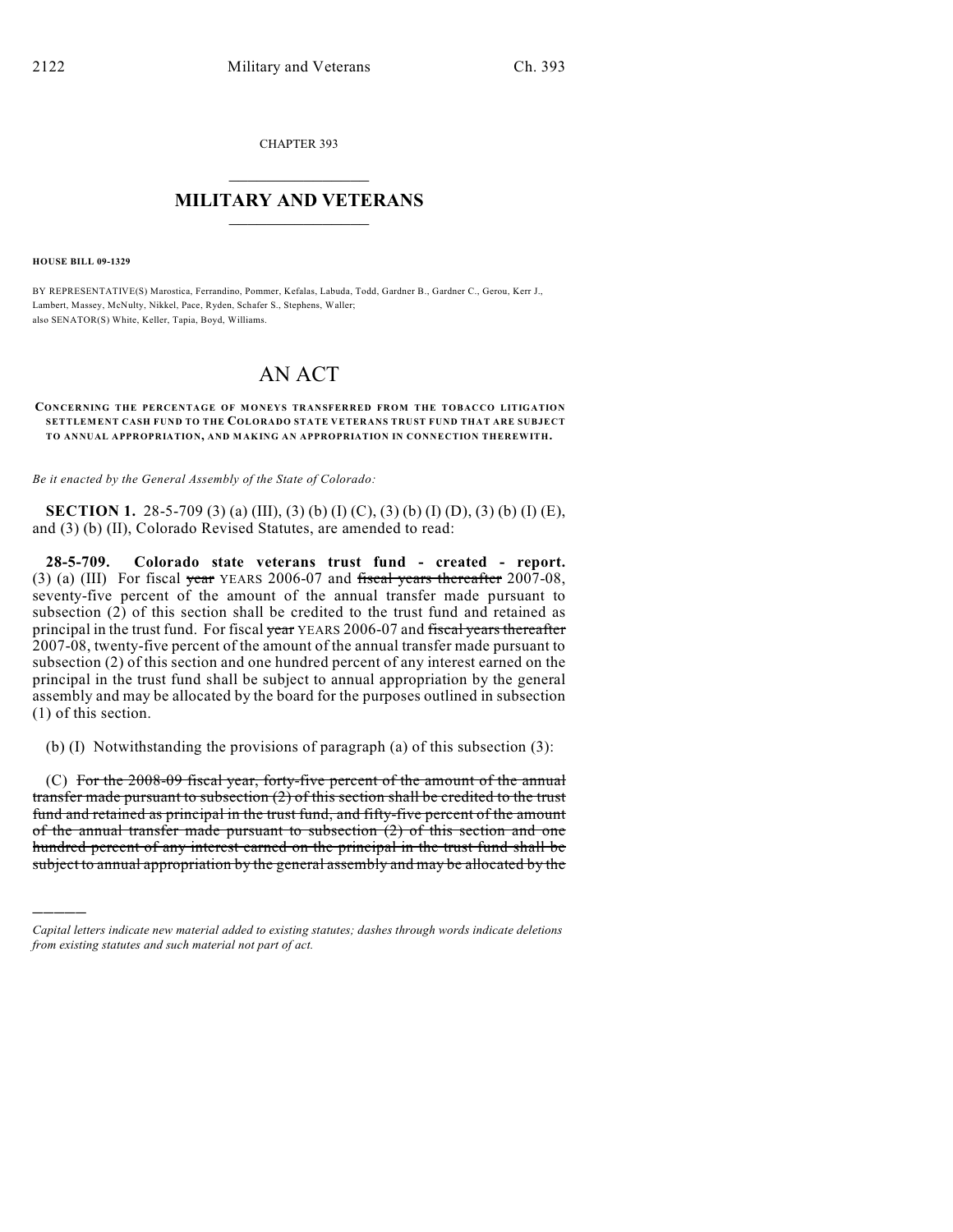board for the purposes outlined in subsection (1) of this section.

(D) For the 2009-10 fiscal year, fifty-five percent of the amount of the annual transfer made pursuant to subsection (2) of this section shall be credited to the trust fund and retained as principal in the trust fund, and forty-five percent of the amount of the annual transfer made pursuant to subsection (2) of this section and one hundred percent of any interest earned on the principal in the trust fund shall be subject to annual appropriation by the general assembly and may be allocated by the board for the purposes outlined in subsection (1) of this section.

(E) For the 2010-11 fiscal year, sixty-five percent of the amount of the annual transfer made pursuant to subsection (2) of this section shall be credited to the trust fund and retained as principal in the trust fund, and thirty-five percent of the amount of the annual transfer made pursuant to subsection (2) of this section and one hundred percent of any interest earned on the principal in the trust fund shall be subject to annual appropriation by the general assembly and may be allocated by the board for the purposes outlined in subsection (1) of this section.

(II) This paragraph (b) is repealed, effective July 1, 2011.

**SECTION 2.** 28-5-709 (3), Colorado Revised Statutes, is amended BY THE ADDITION OF A NEW PARAGRAPH to read:

**28-5-709. Colorado state veterans trust fund - created - report.** (3) (c) FOR THE 2008-09 FISCAL YEAR AND EACH FISCAL YEAR THEREAFTER, TEN PERCENT OF THE AMOUNT OF THE ANNUAL TRANSFER MADE PURSUANT TO SUBSECTION (2) OF THIS SECTION SHALL BE CREDITED TO THE TRUST FUND AND RETAINED AS PRINCIPAL IN THE TRUST FUND, AND NINETY PERCENT OF THE AMOUNT OF THE ANNUAL TRANSFER MADE PURSUANT TO SUBSECTION (2) OF THIS SECTION AND ONE HUNDRED PERCENT OF ANY INTEREST EARNED ON THE PRINCIPAL IN THE TRUST FUND SHALL BE SUBJECT TO ANNUAL APPROPRIATION BY THE GENERAL ASSEMBLY.

**SECTION 3. Appropriation.** (1) In addition to any other appropriation, there is hereby appropriated, out of any moneys in the Colorado state veterans trust fund created in section 28-5-709 (1) (a), Colorado Revised Statutes, not otherwise appropriated, to the department of military and veterans affairs, for allocation to the division of veterans affairs, Colorado state veterans trust fund expenditures, for the fiscal year beginning July 1, 2008, the sum of three hundred fifty thousand dollars (\$350,000) cash funds, or so much thereof as may be necessary, for the purposes of the Colorado state veterans trust fund outlined in section 28-5-709 (1) (b), Colorado Revised Statutes.

(2) In addition to any other appropriation, there is hereby appropriated, out of any moneys in the Colorado state veterans trust fund created in section 28-5-709 (1) (a), Colorado Revised Statutes, not otherwise appropriated, to the department of military and veterans affairs, for allocation to the division of veterans affairs, Colorado state veterans trust fund expenditures, for the fiscal year beginning July 1, 2009, the sum of four hundred thirty-nine thousand five hundred dollars (\$439,500) cash funds, or so much thereof as may be necessary, for the purposes of the Colorado state veterans trust fund outlined in section 28-5-709 (1) (b), Colorado Revised Statutes.